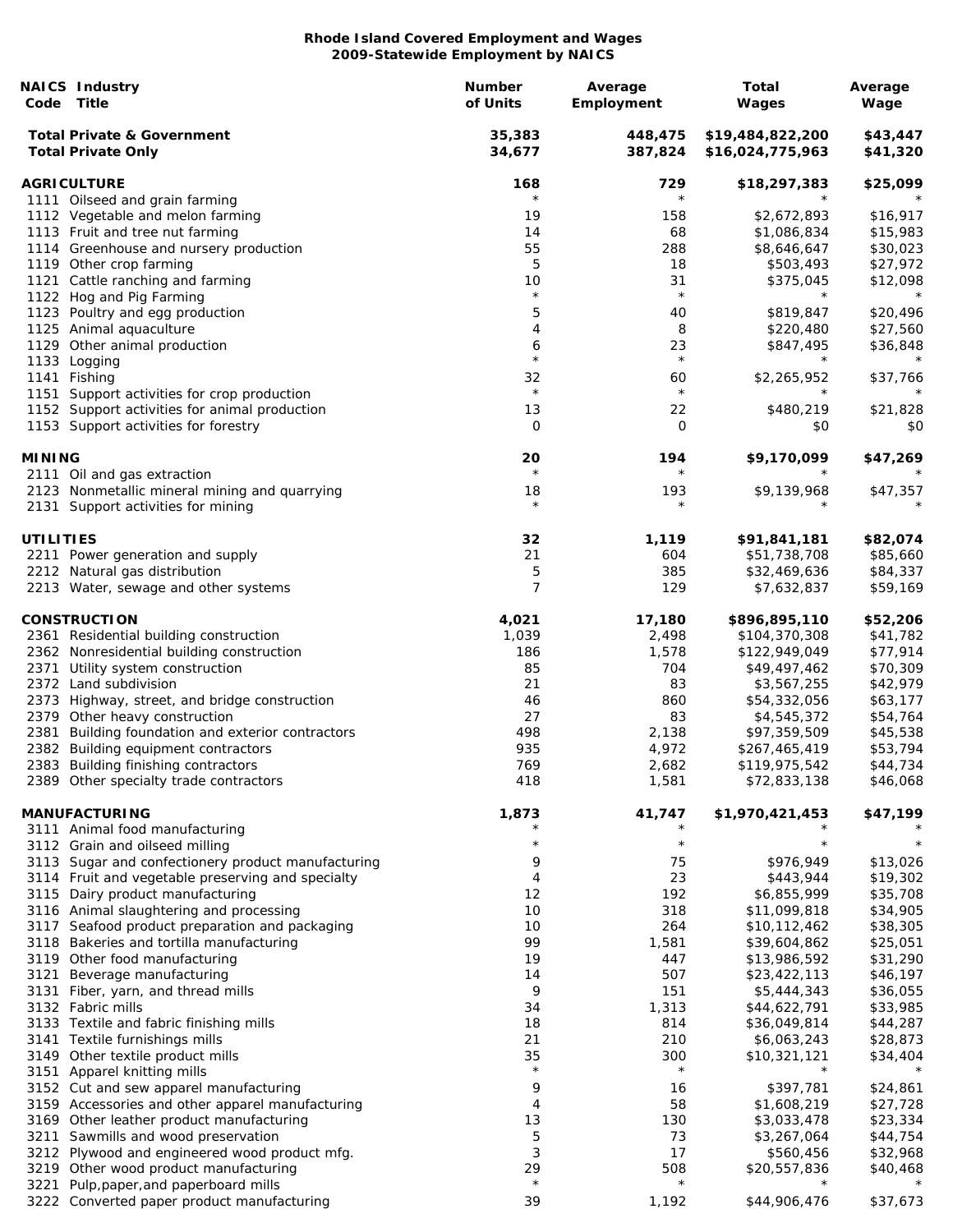| Code | <b>NAICS Industry</b><br>Title                                                           | <b>Number</b><br>of Units | Average<br>Employment | Total<br>Wages               | Average<br>Wage      |
|------|------------------------------------------------------------------------------------------|---------------------------|-----------------------|------------------------------|----------------------|
|      | 3231 Printing and related support activities                                             | 147                       | 1,576                 | \$64,232,964                 | \$40,757             |
|      | 3241 Petroleum and coal products manufacturing                                           | 4                         | 32                    | \$1,893,524                  | \$59,173             |
| 3251 | Basic chemical manufacturing                                                             | 6                         | 233                   | \$18,190,964                 | \$78,073             |
|      | 3252 Resin, rubber, and artificial fibers mfg.                                           | 13                        | 196                   | \$12,367,192                 | \$63,098             |
|      | 3253 Agricultural chemical manufacturing                                                 | $\star$                   | $\star$               |                              |                      |
|      | 3254 Pharmaceutical and medicine manufacturing                                           | 13                        | 1,395                 | \$123,719,718                | \$88,688             |
|      | 3255 Paint, coating, and adhesive manufacturing                                          | 10                        | 100                   | \$4,696,122                  | \$46,961             |
|      | 3256 Soap, cleaning compound, and toiletry mfg.                                          | 10                        | 284                   | \$13,599,826                 | \$47,887             |
|      | 3259 Other chemical product and preparation mfg.                                         | 20                        | 821                   | \$53,198,345                 | \$64,797             |
|      | 3261 Plastics product manufacturing                                                      | 66                        | 2,403                 | \$114,549,965                | \$47,670             |
|      | 3262 Rubber product manufacturing                                                        | 6                         | 61                    | \$2,259,901                  | \$37,048             |
| 3271 | Clay product and refractory manufacturing                                                | $\star$                   | $\star$               |                              |                      |
|      | 3272 Glass and glass product manufacturing                                               | 16                        | 144                   | \$6,720,296                  | \$46,669             |
|      | 3273 Cement and concrete product manufacturing                                           | 18                        | 209                   | \$8,954,919                  | \$42,847             |
|      | 3279 Other nonmetallic mineral products                                                  | 20                        | 207                   | \$11,085,004                 | \$53,551             |
|      | 3311 Iron and Steel Mills and Ferroalloy Manufacturing                                   | $\star$<br>$\star$        | $\star$<br>$\star$    |                              |                      |
|      | 3312 Steel product mfg. from purchased steel                                             |                           |                       |                              |                      |
|      | 3314 Other nonferrous metal production                                                   | 29                        | 951                   | \$56,917,796                 | \$59,850             |
|      | 3315 Foundries                                                                           | 30                        | 327                   | \$9,901,440                  | \$30,280             |
| 3321 | Forging and stamping                                                                     | 24                        | 546                   | \$23,960,299                 | \$43,883             |
|      | 3322 Cutlery and handtool manufacturing<br>3323 Architectural and structural metals mfg. | 10<br>49                  | 233<br>511            | \$13,518,461<br>\$23,118,167 | \$58,019             |
|      | 3324 Boiler, tank, and shipping container mfg.                                           | 9                         | 793                   | \$28,853,622                 | \$45,241<br>\$36,385 |
|      | 3325 Hardware manufacturing                                                              | 5                         | 109                   | \$4,503,172                  | \$41,314             |
|      | 3326 Spring and wire product manufacturing                                               | 9                         | 424                   | \$18,816,863                 | \$44,379             |
|      | 3327 Machine shops and threaded product mfg.                                             | 88                        | 1,106                 | \$45,294,801                 | \$40,954             |
|      | 3328 Coating, engraving, and heat treating metals                                        | 79                        | 1,032                 | \$33,363,357                 | \$32,329             |
|      | 3329 Other fabricated metal product manufacturing                                        | 38                        | 1,019                 | \$47,701,798                 | \$46,812             |
| 3331 | Agriculture, construction, and mining machinery mfg.                                     | $\star$                   | $\star$               |                              |                      |
|      | 3332 Industrial machinery manufacturing                                                  | 30                        | 331                   | \$19,039,573                 | \$57,521             |
|      | 3333 Commercial and service industry machinery                                           | 10                        | 102                   | \$5,742,497                  | \$56,299             |
|      | 3334 HVAC and commercial refrigeration equipment                                         | 5                         | 480                   | \$24,781,378                 | \$51,628             |
|      | 3335 Metalworking machinery manufacturing                                                | 73                        | 539                   | \$21,542,888                 | \$39,968             |
|      | 3336 Turbine and power transmission equipment mfg.                                       | $\star$                   | $\star$               | $^\star$                     |                      |
|      | 3339 Other general purpose machinery manufacturing                                       | 21                        | 200                   | \$9,210,531                  | \$46,053             |
| 3341 | Computer and peripheral equipment mfg.                                                   | $\star$                   | $\star$               |                              |                      |
|      | 3342 Communications equipment manufacturing                                              | 7                         | 243                   | \$18,108,310                 | \$74,520             |
|      | 3343 Audio and video equipment manufacturing                                             | $\star$                   | $^\star$              |                              |                      |
|      | 3344 Semiconductor and electronic component mfg.                                         | 18                        | 458                   | \$20,976,789                 | \$45,801             |
|      | 3345 Electronic instrument manufacturing                                                 | 52                        | 2,994                 | \$205,368,615                | \$68,593             |
|      | 3346 Magnetic media manufacturing and reproducing                                        | $\star$                   | $^\star$              | $\star$                      |                      |
| 3351 | Electric lighting equipment manufacturing                                                | 11                        | 279                   | \$11,850,088                 | \$42,473             |
|      | 3353 Electrical equipment manufacturing                                                  | 4                         | 24                    | \$2,089,534                  | \$87,064             |
|      | 3359 Other electrical equipment and component mfg.                                       | 21                        | 1,059                 | \$66,608,766                 | \$62,898             |
|      | 3362 Motor vehicle body and trailer manufacturing                                        | 4<br>5                    | 48<br>43              | \$1,740,530                  | \$36,261             |
|      | 3363 Motor vehicle parts manufacturing<br>3364 Aerospace product and parts manufacturing | $\star$                   | $\star$               | \$1,971,530                  | \$45,850             |
|      | 3366 Ship and boat building                                                              | 44                        | 3,167                 | \$161,472,536                | \$50,986             |
|      | 3369 Other transportation equipment manufacturing                                        | $\star$                   | $^\star$              |                              |                      |
|      | 3371 Household and institutional furniture mfg.                                          | 36                        | 186                   | \$6,389,911                  | \$34,354             |
|      | 3372 Office furniture and fixtures manufacturing                                         | 31                        | 861                   | \$36,708,651                 | \$42,635             |
|      | 3379 Other furniture related product manufacturing                                       | $\star$                   | $\star$               |                              |                      |
|      | 3391 Medical equipment and supplies manufacturing                                        | 63                        | 1,383                 | \$68,576,696                 | \$49,585             |
|      | 3399 Other miscellaneous manufacturing                                                   | 312                       | 5,576                 | \$223,398,811                | \$40,064             |
|      |                                                                                          |                           |                       |                              |                      |
|      | <b>WHOLESALE TRADE</b>                                                                   | 3,025                     | 16,097                | 966,459,765                  | \$60,040             |
|      | 4231 Motor vehicle and parts merchant wholesalers                                        | 89                        | 729                   | \$26,983,116                 | \$37,014             |
|      | 4232 Furniture and furnishing merchant wholesalers                                       | 29                        | 303                   | \$14,969,258                 | \$49,403             |
|      | 4233 Lumber and construction supply merchant wholesalers                                 | 68                        | 538                   | \$28,482,421                 | \$52,941             |
|      | 4234 Commercial equip. merchant wholesalers                                              | 168                       | 1,519                 | \$92,604,740                 | \$60,964             |
|      | 4235 Metal and mineral merchant wholesalers                                              | 16                        | 195                   | \$9,526,466                  | \$48,854             |
| 4236 | Electric goods merchant wholesalers                                                      | 84                        | 1,056                 | \$66,275,972                 | \$62,761             |
| 4237 | Hardware and plumbing merchant wholesalers                                               | 85                        | 601                   | \$29,541,094                 | \$49,153             |
|      | 4238 Machinery and supply merchant wholesalers                                           | 181                       | 1,135                 | \$60,571,611                 | \$53,367             |
|      | 4239 Misc. durable goods merchant wholesalers                                            | 178                       | 2,043                 | \$119,522,962                | \$58,504             |
| 4241 | Paper and paper product merchant wholesalers                                             | 42                        | 293                   | \$14,257,719                 | \$48,661             |
|      | 4242 Druggists' goods merchant wholesalers                                               | 71                        | 528                   | \$44,760,124                 | \$84,773             |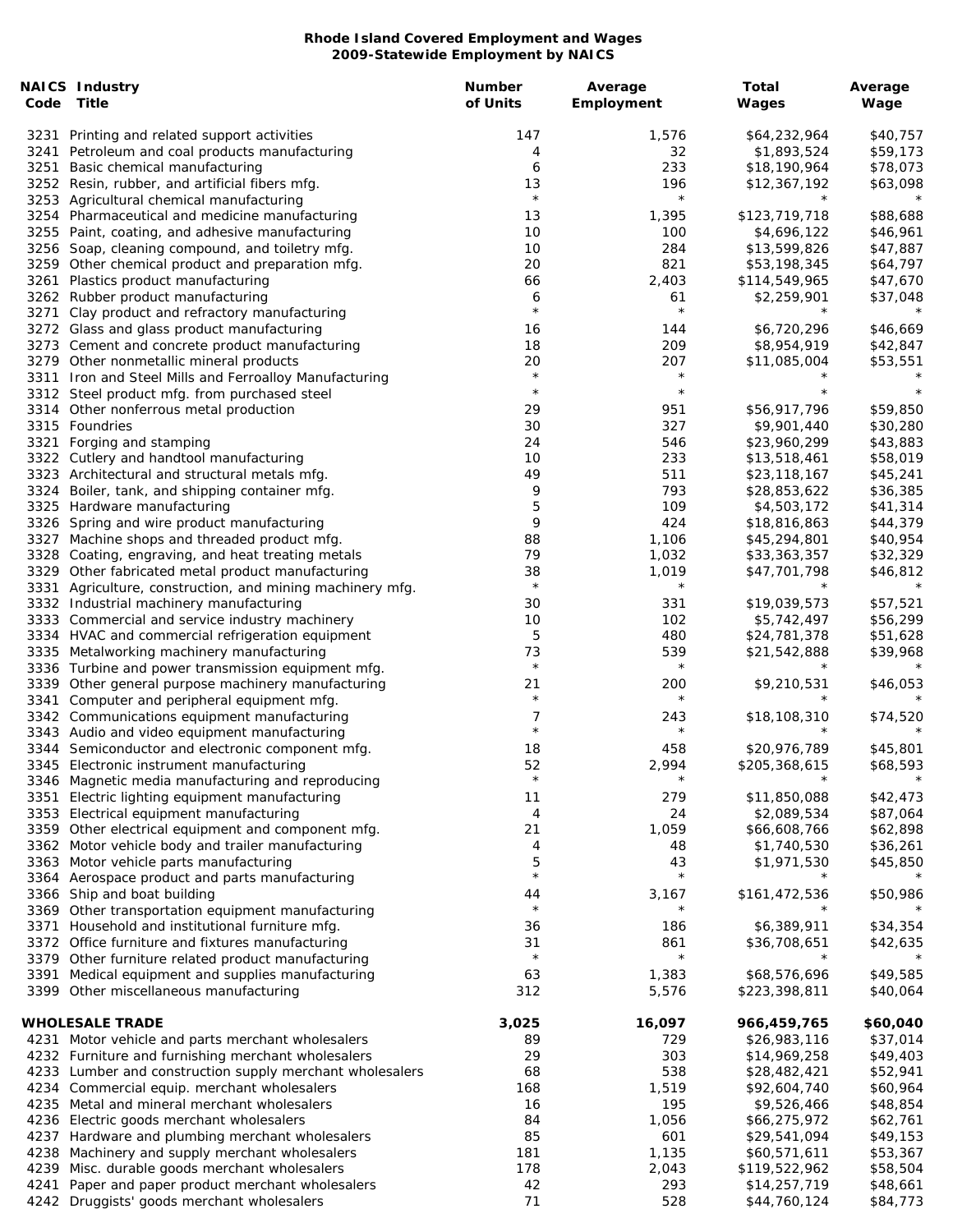| Code | <b>NAICS Industry</b><br>Title                                                                      | Number<br>of Units | Average<br>Employment | Total<br>Wages               | Average<br>Wage      |
|------|-----------------------------------------------------------------------------------------------------|--------------------|-----------------------|------------------------------|----------------------|
|      | 4243 Apparel and piece goods merchant wholesalers<br>4244 Grocery and related product wholesalers   | 35<br>163          | 244<br>1,657          | \$10,776,023<br>\$79,446,114 | \$44,164<br>\$47,946 |
|      | 4245 Farm product raw material merchant wholesalers                                                 | $\star$            | $\star$               | $\star$                      |                      |
|      | 4246 Chemical merchant wholesalers                                                                  | 52                 | 618                   | \$38,036,946                 | \$61,548             |
|      | 4247 Petroleum merchant wholesalers                                                                 | 22                 | 237                   | \$13,072,865                 | \$55,160             |
|      | 4248 Alcoholic beverage merchant wholesalers                                                        | 15                 | 348                   | \$21,135,355                 | \$60,734             |
|      | 4249 Misc. nondurable goods merchant wholesalers                                                    | 88                 | 701                   | \$28,943,596                 | \$41,289             |
|      | 4251 Electronic markets and agents and brokers                                                      | 1,643              | 3,303                 | \$265,732,540                | \$80,452             |
|      | <b>RETAIL TRADE</b>                                                                                 | 3,872              | 47,071                | \$1,239,999,889              | \$26,343             |
|      | 4411 Automobile dealers                                                                             | 185                | 3,216                 | \$145,539,208                | \$45,255             |
|      | 4412 Other motor vehicle dealers                                                                    | 81                 | 528                   | \$20,259,978                 | \$38,371             |
|      | 4413 Auto parts, accessories, and tire stores                                                       | 151                | 1,211                 | \$36,797,122                 | \$30,386             |
|      | 4421 Furniture stores                                                                               | 68                 | 427                   | \$16,101,387                 | \$37,708             |
|      | 4422 Home furnishings stores                                                                        | 116                | 731                   | \$20,302,565                 | \$27,774             |
|      | 4431 Electronics and appliance stores                                                               | 162<br>182         | 1,047                 | \$37,689,112                 | \$35,997             |
|      | 4441 Building material and supplies dealers<br>4442 Lawn and garden equipment and supplies stores   | 53                 | 3,265<br>254          | \$102,816,521<br>\$7,665,529 | \$31,491<br>\$30,179 |
|      | 4451 Grocery stores                                                                                 | 339                | 9,527                 | \$202,966,647                | \$21,304             |
|      | 4452 Specialty food stores                                                                          | 126                | 990                   | \$20,443,309                 | \$20,650             |
|      | 4453 Beer, wine, and liquor stores                                                                  | 218                | 1,334                 | \$28,608,379                 | \$21,446             |
|      | 4461 Health and personal care stores                                                                | 341                | 5,613                 | \$191,278,049                | \$34,078             |
|      | 4471 Gasoline stations                                                                              | 303                | 1,842                 | \$38,171,461                 | \$20,723             |
|      | 4481 Clothing stores                                                                                | 333                | 3,770                 | \$59,405,182                 | \$15,757             |
|      | 4482 Shoe stores                                                                                    | 67                 | 499                   | \$9,326,879                  | \$18,691             |
|      | 4483 Jewelry, luggage, and leather goods stores                                                     | 105                | 414                   | \$11,865,823                 | \$28,661             |
|      | 4511 Sporting goods and musical instrument stores                                                   | 191                | 1,139                 | \$20,455,242                 | \$17,959             |
|      | 4512 Book, periodical, and music stores                                                             | 45                 | 489                   | \$8,447,551                  | \$17,275             |
| 4521 | Department stores                                                                                   | 36                 | 4,807                 | \$103,190,405                | \$21,467             |
|      | 4529 Other general merchandise stores                                                               | 96                 | 1,738                 | \$37,865,169                 | \$21,787             |
|      | 4531 Florists                                                                                       | 77<br>179          | 278<br>1,341          | \$4,393,862                  | \$15,805             |
|      | 4532 Office supplies, stationery, and gift stores<br>4533 Used merchandise stores                   | 65                 | 354                   | \$28,502,904<br>\$6,635,694  | \$21,255<br>\$18,745 |
|      | 4539 Other miscellaneous store retailers                                                            | 132                | 615                   | \$13,164,682                 | \$21,406             |
| 4541 | Electronic shopping and mail-order houses                                                           | 57                 | 378                   | \$13,225,501                 | \$34,988             |
|      | 4542 Vending machine operators                                                                      | 25                 | 92                    | \$3,184,066                  | \$34,609             |
|      | 4543 Direct selling establishments                                                                  | 144                | 1,175                 | \$51,697,662                 | \$43,998             |
|      | <b>TRANSPORTATION &amp; WAREHOUSING</b>                                                             | 724                | 8,683                 | \$308,866,562                | \$35,571             |
|      | 4811 Scheduled air transportation                                                                   | 13                 | 332                   | \$11,656,985                 | \$35,111             |
|      | 4812 Nonscheduled air transportation                                                                | 14                 | 55                    | \$2,507,650                  | \$45,594             |
| 4821 | Rail Transportation                                                                                 | $\star$            | $\star$               |                              |                      |
|      | 4831 Sea, coastal, and Great Lakes transportation                                                   | 8<br>$\star$       | 107                   | \$3,975,564                  | \$37,155             |
|      | 4832 Inland water transportation                                                                    |                    | $\star$               |                              |                      |
|      | 4841 General freight trucking                                                                       | 149                | 1,156                 | \$56,162,153                 | \$48,583             |
|      | 4842 Specialized freight trucking<br>4851 Urban transit systems                                     | 151<br>0           | 792<br>0              | \$30,739,448<br>\$0          | \$38,812<br>\$0      |
|      | 4852 Interurban and rural bus transportation                                                        | 3                  | 97                    | \$4,600,215                  | \$47,425             |
|      | 4853 Taxi and limousine service                                                                     | 44                 | 204                   | \$4,410,276                  | \$21,619             |
|      | 4854 School and employee bus transportation                                                         | 38                 | 1,651                 | \$33,065,260                 | \$20,027             |
|      | 4855 Charter bus industry                                                                           | 6                  | 96                    | \$2,797,363                  | \$29,139             |
|      | 4859 Other ground passenger transportation                                                          | 12                 | 78                    | \$1,822,299                  | \$23,363             |
| 4861 | Pipeline transportation of crude oil                                                                | $\star$            | $\star$               |                              |                      |
|      | 4862 Pipeline transportation of natural gas                                                         | $^\star$           | $^\star$              | $^\star$                     |                      |
|      | 4869 Other pipeline transportation                                                                  | $\star$            | $^\star$              |                              |                      |
| 4871 | Scenic and sightseeing transportation, land                                                         | 4                  | 47                    | \$889,082                    | \$18,917             |
|      | 4872 Scenic and sightseeing transportation, water                                                   | 38                 | 174                   | \$3,488,665                  | \$20,050             |
| 4879 | Scenic and sightseeing transportation, other                                                        | $\star$            | $\star$               | $^\star$                     |                      |
| 4881 | Support activities for air transportation                                                           | 21<br>$\star$      | 182<br>$\star$        | \$5,341,441<br>$^\star$      | \$29,349             |
|      | 4882 Support activities for rail transportation                                                     |                    |                       |                              |                      |
|      | 4883 Support activities for water transportation<br>4884 Support activities for road transportation | 17<br>43           | 239<br>274            | \$9,925,714<br>\$8,964,764   | \$41,530<br>\$32,718 |
|      | 4885 Freight transportation arrangement                                                             | 59                 | 263                   | \$12,466,449                 | \$47,401             |
|      | 4889 Other support activities for transportation                                                    | 7                  | 64                    | \$2,975,774                  | \$46,496             |
| 4921 | Couriers                                                                                            | 30                 | 1,479                 | \$58,633,260                 | \$39,644             |
|      | 4922 Local messengers and local delivery                                                            | 37                 | 187                   | \$6,475,517                  | \$34,628             |
|      | 4931 Warehousing and storage                                                                        | 27                 | 1,072                 | \$42,172,035                 | \$39,340             |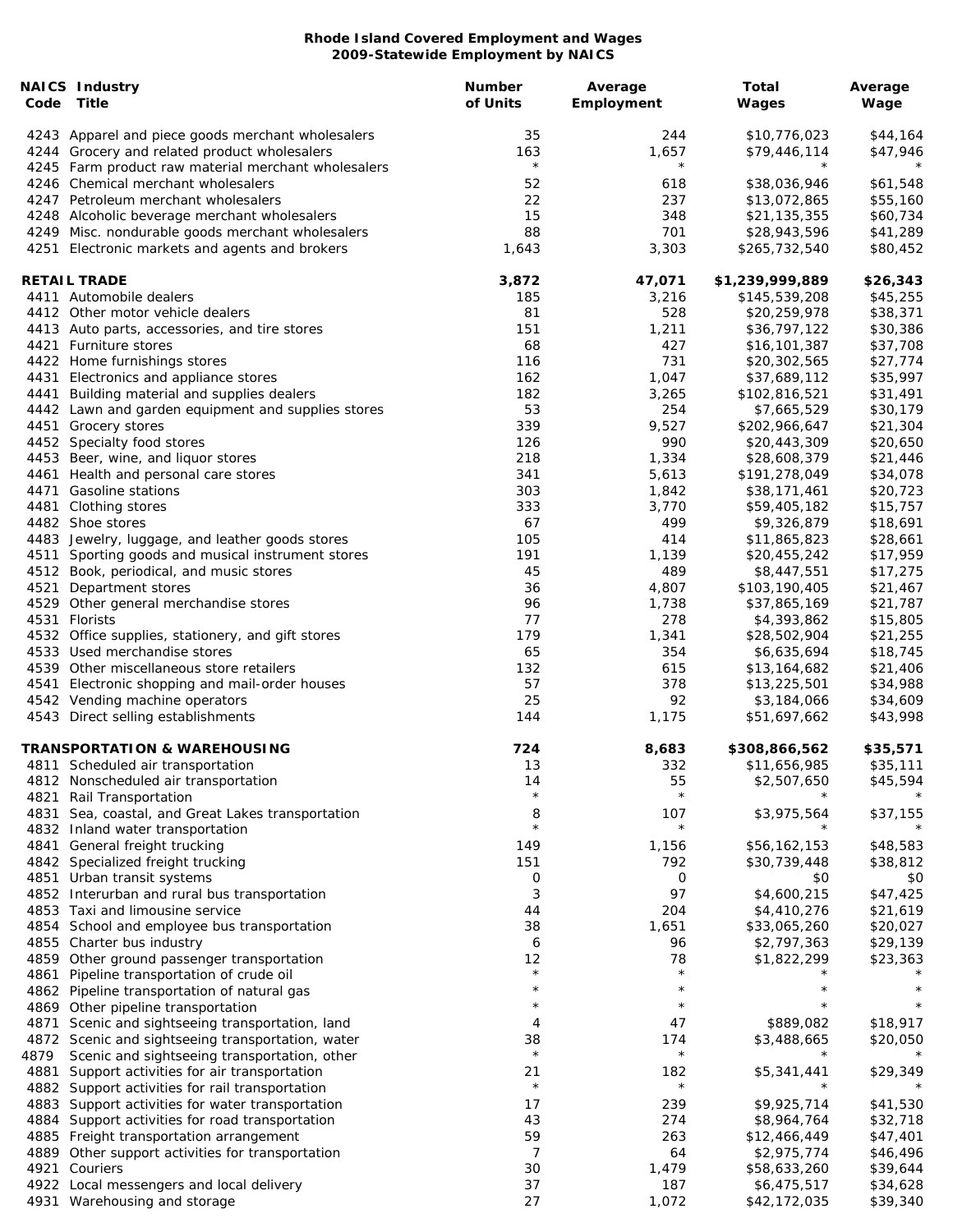| Code | <b>NAICS Industry</b><br>Title                    | <b>Number</b><br>of Units | Average<br>Employment | Total<br>Wages  | Average<br>Wage |
|------|---------------------------------------------------|---------------------------|-----------------------|-----------------|-----------------|
|      | <b>INFORMATION</b>                                | 746                       | 10,112                | \$604,758,829   | \$59,806        |
|      | 5111 Newspaper, book, and directory publishers    | 114                       | 1,371                 | \$65,143,404    | \$47,515        |
|      | 5112 Software publishers                          | 135                       | 888                   | \$81,963,686    | \$92,301        |
|      | 5121 Motion picture and video industries          | 94                        | 643                   | \$17,425,205    | \$27,100        |
|      | 5122 Sound recording industries                   | 10                        | 11                    | \$433,498       | \$39,409        |
|      | 5151 Radio and television broadcasting            | 32                        | 685                   | \$35,431,370    | \$51,725        |
|      | 5152 Cable and other subscription programming     | $\star$                   | $\star$               | $^\star$        | $\star$         |
|      | 5171 Wired telecommunications carriers            | 102                       | 2,332                 | \$161,399,533   | \$69,211        |
|      | 5172 Wireless telecommunications carriers         | 43                        | 370                   | \$21,883,693    | \$59,145        |
|      | 5174 Satellite telecommunications                 | $\star$                   | $\star$               |                 | $\star$         |
|      | 5179 Other telecommunications                     | 26                        | 430                   | \$36,450,021    | \$84,767        |
|      | 5182 Data processing and related services         | 98                        | 2,841                 | \$167,974,768   | \$59,125        |
|      | 5191 Other information services                   | 89                        | 537                   | \$16,473,062    | \$30,676        |
|      | <b>FINANCE &amp; INSURANCE</b>                    | 1,645                     | 23,628                | \$1,605,271,276 | \$67,939        |
|      | 5221 Depository credit intermediation             | 308                       | 8,808                 | \$407,022,396   | \$46,211        |
|      | 5222 Nondepository credit intermediation          | 160                       | 1,144                 | \$93,377,824    | \$81,624        |
|      | 5223 Activities related to credit intermediation  | 172                       | 560                   | \$29,907,132    | \$53,406        |
|      | 5231 Securities and commodity contracts brokerage | 107                       | 2,396                 | \$282,242,375   | \$117,797       |
|      | 5232 Securities and commodity exchanges           | $\star$                   | $\star$               |                 | $\star$         |
|      | 5239 Other financial investment activities        | 173                       | 1,643                 | \$228,933,833   | \$139,339       |
|      | 5241 Insurance carriers                           | 136                       | 5,355                 | \$349,504,078   | \$65,267        |
|      | 5242 Insurance agencies, brokerages, and related  | 558                       | 3,581                 | \$204,612,720   | \$57,138        |
|      | 5251 Insurance and employee benefit funds         | 12                        | 108                   | \$7,567,552     | \$70,070        |
|      | 5259 Other investment pools and funds             | 21                        | 29                    | \$1,964,985     | \$67,758        |
|      | REAL ESTATE, RENTAL & LEASING                     | 1,143                     | 5,975                 | \$216,149,316   | \$36,176        |
|      | 5311 Lessors of real estate                       | 270                       | 928                   | \$34,715,847    | \$37,409        |
|      | 5312 Offices of real estate agents and brokers    | 294                       | 744                   | \$30,998,178    | \$41,664        |
|      | 5313 Activities related to real estate            | 329                       | 2,591                 | \$92,975,261    | \$35,884        |
|      | 5321 Automotive equipment rental and leasing      | 62                        | 719                   | \$20,001,827    | \$27,819        |
|      | 5322 Consumer goods rental                        | 107                       | 611                   | \$15,275,530    | \$25,001        |
|      | 5323 General rental centers                       | 19                        | 146                   | \$6,688,573     | \$45,812        |
|      | 5324 Machinery and equipment rental and leasing   | 55                        | 180                   | \$8,951,112     | \$49,728        |
|      | 5331 Lessors of nonfinancial intangible assets    | 11                        | 56                    | \$6,542,988     | \$116,839       |
|      | PROFESSIONAL, SCIENTIFIC, & TECHNICAL SERVICES    | 4,154                     | 21,127                | \$1,307,278,457 | \$61,877        |
|      | 5411 Legal services                               | 854                       | 3,924                 | \$232,949,683   | \$59,365        |
|      | 5412 Accounting and bookkeeping services          | 493                       | 3,102                 | \$154,612,038   | \$49,843        |
|      | 5413 Architectural and engineering services       | 523                       | 3,547                 | \$222,688,516   | \$62,782        |
|      | 5414 Specialized design services                  | 154                       | 328                   | \$15,879,122    | \$48,412        |
|      | 5415 Computer systems design and related services | 875                       | 5,192                 | \$402,990,910   | \$77,618        |
|      | 5416 Management and technical consulting services | 656                       | 2,005                 | \$131,557,732   | \$65,615        |
|      | 5417 Scientific research and development services | 117                       | 604                   | \$45,117,451    | \$74,698        |
|      | 5418 Advertising and related services             | 252                       | 874                   | \$43,975,416    | \$50,315        |
|      | 5419 Other professional and technical services    | 233                       | 1,551                 | \$57,507,589    | \$37,078        |
|      | <b>MANAGEMENT OF COMPANIES</b>                    | 237                       | 9,208                 | \$850,984,906   | \$92,418        |
|      | 5511 Management of companies and enterprises      | 237                       | 9,208                 | \$850,984,906   | \$92,418        |
|      | ADMINISTRATIVE & SUPPORT & WASTE MGMT SERVICES    | 2,386                     | 22,207                | \$658,164,567   | \$29,638        |
|      | 5611 Office administrative services               | 107                       | 879                   | \$40,528,398    | \$46,107        |
|      | 5612 Facilities support services                  | 18                        | 319                   | \$12,681,397    | \$39,754        |
|      | 5613 Employment services                          | 475                       | 7,290                 | \$200,143,999   | \$27,455        |
|      | 5614 Business support services                    | 168                       | 1,041                 | \$43,509,149    | \$41,796        |
|      | 5615 Travel arrangement and reservation services  | 107                       | 1,683                 | \$59,955,679    | \$35,624        |
|      | 5616 Investigation and security services          | 159                       | 2,373                 | \$63,270,532    | \$26,663        |
|      | 5617 Services to buildings and dwellings          | 1,066                     | 6,373                 | \$155,378,609   | \$24,381        |
|      | 5619 Other support services                       | 148                       | 759                   | \$16,692,372    | \$21,993        |
|      | 5621 Waste collection                             | 67                        | 777                   | \$32,382,987    | \$41,677        |
|      | 5622 Waste treatment and disposal                 | 10                        | 376                   | \$19,885,198    | \$52,886        |
|      | 5629 Remediation and other waste services         | 66                        | 337                   | \$13,736,247    | \$40,760        |
|      |                                                   |                           |                       |                 |                 |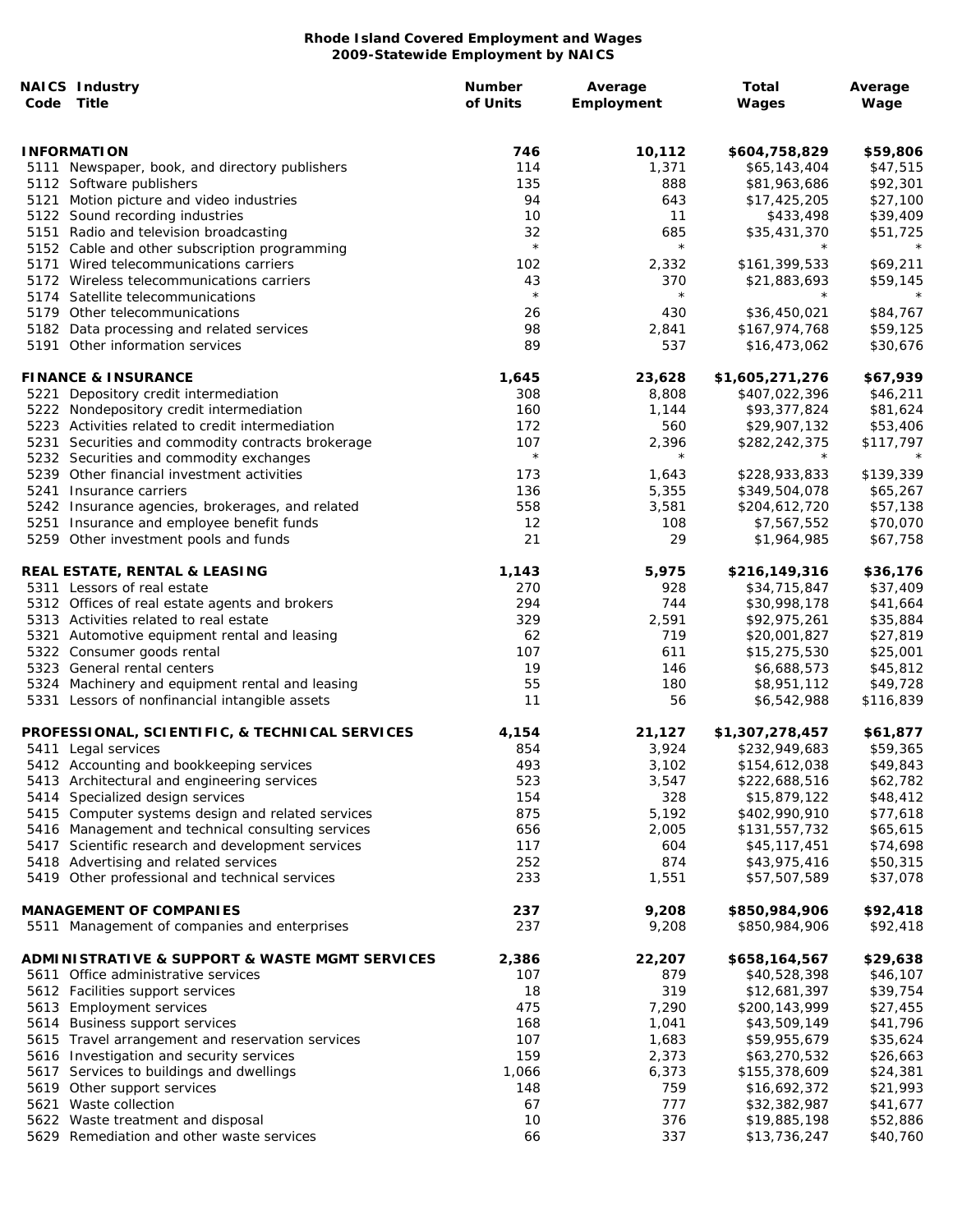| Code | <b>NAICS Industry</b><br>Title                                                                | <b>Number</b><br>of Units | Average<br>Employment | Total<br>Wages                | Average<br>Wage      |
|------|-----------------------------------------------------------------------------------------------|---------------------------|-----------------------|-------------------------------|----------------------|
|      | <b>EDUCATIONAL SERVICES</b>                                                                   | 525                       | 19,083                | \$846,494,096                 | \$44,359             |
|      | 6111 Elementary and secondary schools                                                         | 99                        | 4,385                 | \$151,681,469                 | \$34,591             |
|      | 6112 Junior colleges                                                                          | $\star$                   | $\star$               |                               |                      |
|      | 6113 Colleges and universities                                                                | 36                        | 12,016                | \$608,523,863                 | \$50,643             |
|      | 6114 Business, computer and management training                                               | 65                        | 407                   | \$17,470,484                  | \$42,925             |
|      | 6115 Technical and trade schools                                                              | 41                        | 325                   | \$11,149,291                  | \$34,306             |
|      | 6116 Other schools and instruction                                                            | 234                       | 1,105                 | \$24,065,728                  | \$21,779             |
|      | 6117 Educational support services                                                             | 50                        | 281                   | \$12,135,699                  | \$43,188             |
|      | <b>HEALTH CARE &amp; SOCIAL ASSISTANCE</b>                                                    | 3,056                     | 76,912                | \$3,128,968,267               | \$40,682             |
|      | 6211 Offices of physicians                                                                    | 838                       | 8,099                 | \$574,699,457                 | \$70,959             |
|      | 6212 Offices of dentists                                                                      | 385                       | 2,828                 | \$123,125,239                 | \$43,538             |
|      | 6213 Offices of other health practitioners                                                    | 485                       | 2,865                 | \$106,838,962                 | \$37,291             |
|      | 6214 Outpatient care centers                                                                  | 121                       | 2,778                 | \$108,445,280                 | \$39,037             |
|      | 6215 Medical and diagnostic laboratories                                                      | 71                        | 1,025                 | \$72,549,720                  | \$70,780             |
|      | 6216 Home health care services                                                                | 75                        | 4,207                 | \$117,338,122                 | \$27,891             |
|      | 6219 Other ambulatory health care services                                                    | 39<br>10                  | 1,524                 | \$48,396,116                  | \$31,756             |
|      | 6221 General medical and surgical hospitals<br>6222 Psychiatric and substance abuse hospitals | 3                         | 18,385<br>1,665       | \$911,873,270<br>\$85,509,335 | \$49,599<br>\$51,357 |
|      | 6223 Other hospitals                                                                          | 11                        | 4,395                 | \$240,272,814                 | \$54,670             |
|      | 6231 Nursing care facilities                                                                  | 91                        | 10,244                | \$311,577,032                 | \$30,416             |
|      | 6232 Residential mental health facilities                                                     | 235                       | 4,024                 | \$94,925,668                  | \$23,590             |
|      | 6233 Community care facilities for the elderly                                                | 59                        | 2,562                 | \$60,320,253                  | \$23,544             |
|      | 6239 Other residential care facilities                                                        | 64                        | 1,350                 | \$33,589,371                  | \$24,881             |
|      | 6241 Individual and family services                                                           | 199                       | 3,761                 | \$99,635,272                  | \$26,492             |
|      | 6242 Emergency and other relief services                                                      | 49                        | 656                   | \$18,214,683                  | \$27,766             |
|      | 6243 Vocational rehabilitation services                                                       | 41                        | 3,431                 | \$61,336,558                  | \$17,877             |
|      | 6244 Child day care services                                                                  | 288                       | 3,117                 | \$60,321,115                  | \$19,352             |
|      | ARTS, ENTERTAINMENT, & RECREATION                                                             | 571                       | 7,637                 | \$177,955,686                 | \$23,302             |
|      | 7111 Performing arts companies                                                                | 48                        | 781                   | \$14,062,134                  | \$18,005             |
|      | 7112 Spectator sports                                                                         | 29                        | 223                   | \$11,788,465                  | \$52,863             |
|      | 7113 Promoters of performing arts and sports                                                  | 25                        | 149                   | \$3,985,923                   | \$26,751             |
|      | 7114 Agents and managers for public figures                                                   | 7                         | 6                     | \$629,702                     | \$104,950            |
|      | 7115 Independent artists, writers, and performers                                             | 43                        | 82                    | \$3,112,534                   | \$37,958             |
|      | 7121 Museums, historical sites, zoos, and parks                                               | 46                        | 735                   | \$18,938,285                  | \$25,766             |
|      | 7131 Amusement parks and arcades                                                              | 11                        | 60                    | \$1,163,872                   | \$19,398             |
|      | 7132 Gambling industries<br>7139 Other amusement and recreation industries                    | $\star$<br>362            | $\star$<br>4,645      | $\star$<br>\$95,153,859       | \$20,485             |
|      |                                                                                               |                           |                       |                               |                      |
|      | <b>ACCOMMODATION &amp; FOOD SERVICES</b>                                                      | 2,822                     | 41,329                | \$657,196,697                 | \$15,902             |
|      | 7211 Traveler accommodation                                                                   | 167                       | 3,703                 | \$87,667,275                  | \$23,675             |
|      | 7212 RV parks and recreational camps                                                          | 23                        | 92                    | \$2,340,767                   | \$25,443             |
|      | 7213 Rooming and boarding houses                                                              | 23                        | 73                    | \$1,050,898                   | \$14,396             |
|      | 7221 Full-service restaurants                                                                 | 991                       | 18,223                | \$298,192,117                 | \$16,364             |
|      | 7222 Limited-service eating places                                                            | 1,168                     | 14,226                | \$183,855,938                 | \$12,924             |
|      | 7223 Special food services<br>7224 Drinking places, alcoholic beverages                       | 162<br>291                | 2,773<br>2,239        | \$54,984,822<br>\$29,104,880  | \$19,829<br>\$12,999 |
|      |                                                                                               |                           |                       |                               |                      |
|      | <b>OTHER SERVICES</b>                                                                         | 3,644                     | 17,780                | \$469,266,705                 | \$26,393             |
|      | 8111 Automotive repair and maintenance                                                        | 669                       | 2,811                 | \$95,793,937                  | \$34,078             |
|      | 8112 Electronic equipment repair and maintenance                                              | 87                        | 249                   | \$12,300,092                  | \$49,398             |
|      | 8113 Commercial machinery repair and maintenance                                              | 85                        | 344<br>264            | \$16,425,988                  | \$47,750             |
|      | 8114 Household goods repair and maintenance<br>8121 Personal care services                    | 106<br>545                | 2,132                 | \$7,946,916<br>\$38,298,330   | \$30,102<br>\$17,964 |
|      | 8122 Death care services                                                                      | 91                        | 497                   | \$17,731,597                  | \$35,677             |
|      | 8123 Drycleaning and laundry services                                                         | 189                       | 1,690                 | \$40,505,183                  | \$23,968             |
|      | 8129 Other personal services                                                                  | 128                       | 891                   | \$17,874,206                  | \$20,061             |
| 8131 | Religious organizations                                                                       | 222                       | 1,521                 | \$30,146,282                  | \$19,820             |
|      | 8132 Grantmaking and giving services                                                          | 91                        | 861                   | \$31,723,541                  | \$36,845             |
|      | 8133 Social advocacy organizations                                                            | 122                       | 1,031                 | \$33,790,237                  | \$32,774             |
|      | 8134 Civic and social organizations                                                           | 176                       | 2,562                 | \$40,784,701                  | \$15,919             |
|      | 8139 Professional and similar organizations                                                   | 272                       | 1,550                 | \$59,026,864                  | \$38,082             |
|      | 8141 Private households                                                                       | 866                       | 1,376                 | \$26,918,831                  | \$19,563             |
|      | 9999 UNCLASSIFIABLE                                                                           | 22                        | 8                     | \$335,719                     | \$41,965             |